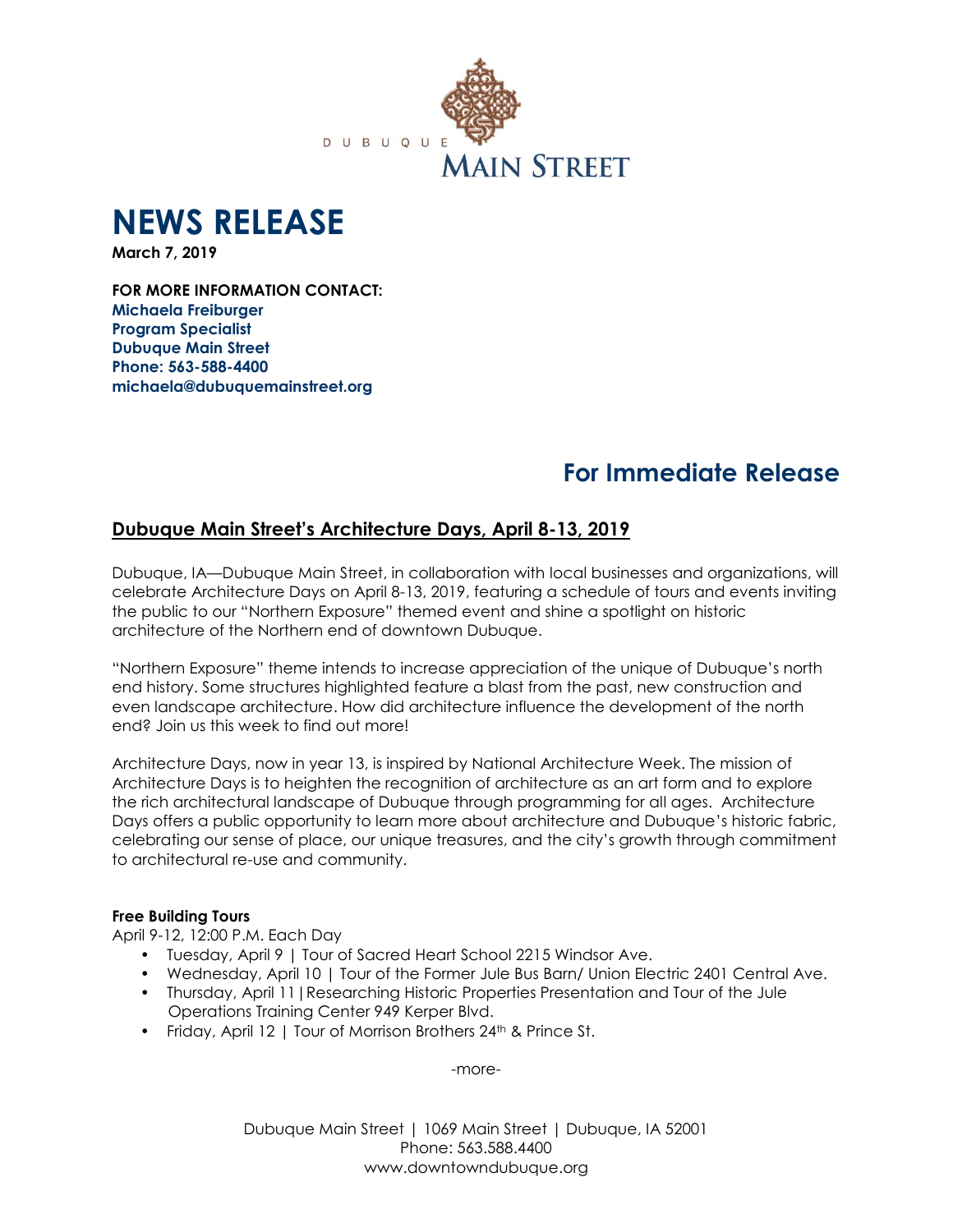

## **Schedule of Events:**

## **Monday, April 8**

**Alternative Learning Center Exhibit Opening Reception** 5:30-6:00 P.M.

**Student Presentation** 6:00-6:30 P.M.

Carnegie Stout Library 2<sup>nd</sup> Floor Exhibit Space, 360 W. 11<sup>th</sup> Street

*Share in the opening of the Alternative Learning Center (DBQ) Central Corridor exhibit! Students will be present to answer questions about the exhibit and a student led presentation will start at 6. The gallery will be open during library hours for a self guided tour through Friday, April 12, 2019.*

## **Tuesday, April 9**

## **Sacred Heart School (&Church) Tour** 12:00 P.M.

2215 Windsor Avenue

*Meet at Sacred Heart School's Entrance. Designed in 1915 by famed Dubuque architect Fridolin Heer, the Sacred Heart School building was built to accommodate the growing population in this neighborhood along Windsor Ave. The school closed as demographics changed, but it is finding new life as a mixed-use residential building. We'll also see the church, designed by Fridolin Heer and completed in 1888.*

## **Presentation & Awards Reception**

**Sanctuary Presentation** 5:00 P.M.

## **Frank Butterfield: Urban Infill and Modern Design in Historic Communities** 5:30 P.M. **City & County Historic Preservation Awards to Follow**

St. Matthew's Lutheran Church, 1780 White Street

*Focusing on the topic of Urban Infill and Modern Design in Historic Communities with Frank Butterfield, join the Architecture Days committee at St. Matthew's Lutheran Church for our Architecture Days Presentation and City & County Historic Preservation awards presentation. Celebrate the amazing historic preservation Dubuque County is nationally known for! Stick around after the awards to visit the Immanual Congregational Church's sanctuary!* 

## **Wednesday, April 10**

## **Former Jule Bus Barn/ Union Electric Tour** 12:00 P.M.

## 2401 Central Avenue

*Meet us at the Former Jule Bus Barn/ Union Electric for our Wednesday Noon tour! Formerly home to electric rail cars, this space has hidden history treasures and spaces transformed into the former home of the Jule Transit. If it's nice out, we might even get to tour the courtyard (weather permitting).*

-more-

Dubuque Main Street | 1069 Main Street | Dubuque, IA 52001 Phone: 563.588.4400 www.downtowndubuque.org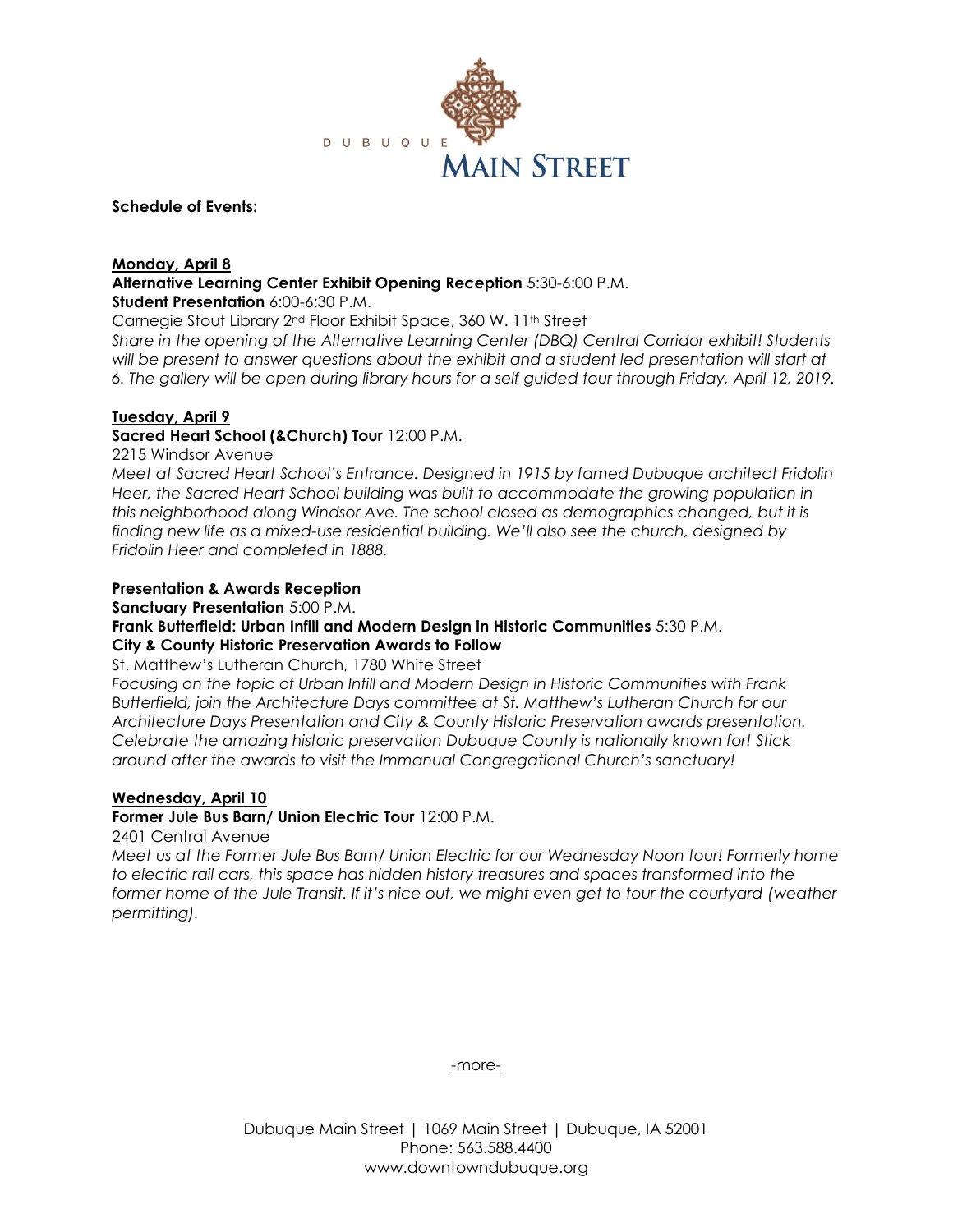

## **Thursday, April 11**

## **Historic Building Research Presentation and Jule Operations and Training Center Tour** 12:00 P.M. 949 Kerper Boulevard

*Join us at the newly built Jule Operations and Training Center for a presentation about researching historic properties. Presentation from City of Dubuque Planning Services (Wally Wernimont) will cover the novice to expert interests. After the presentation we will offer a tour of the new facility.* 

## **Dubuque & Architecture Trivia Night** 6:00 P.M.

Convivum Urban Farmstead, 2811 Jackson Street

*Meet us at Convivium Urban Farmstead for our FREE 2nd Annual Architecture Day's Trivia night presented by Triviawithbrett! Themes covered: Dubuque History and Architecture! Trivia will start promptly at 6pm! HUGE thank you to our Event Sponsor: 563 Design Beverages and light snacks will be for sale at the Convivium Urban Farmstead during our event.*

## **Movie at the Carnegie-Stout Public Library | Columbus** 6:00 P.M.

Carnegie-Stout Public Library, 360 W. 11th St.

*In celebration of this year's "Northern Exposure" theme of Dubuque Main Street's Architecture Days, Carnegie-Stout Public Library will show the movie "Columbus" on Thursday, April 11, 2019 at 6:00 p.m. in the Aigler Auditorium on the Library's 3rd Floor. Admission is free, but seating will be available on a first-come, first-served basis. Written and directed by the acclaimed Korean-American filmmaker Kogonada, "Columbus" (2017) is a drama about Jin, the son of a renowned architecture scholar, who becomes stranded in Columbus, Indiana, a small northern city celebrated for its many significant modernist buildings. When Jin meets Casey, a young architecture enthusiast who works at the local library, they find respite in one another and in the surrounding cityscape.*

For more information about this movie screening, please call Carnegie-Stout Public Library at *563-589-4225 or visit us online at www.dubuque.lib.ia.us.* 

## **Friday, April 12**

## **Morrison Brothers Tour** 12:00 P.M.

## 24th & Prince Street

*The Morrison Brothers established their first business in Dubuque in 1855 shortly after they arrived in the US from Scotland. See how the historic assembly and administrative office spaces have been repurposed into a woodworking business, maintaining some of the industrial character of this neighborhood that has now been transformed by the Bee Branch.*

## **Saturday, April 13**

## **Walking Director's Cut Tour** 10:00-11:30 A.M.

Tour Starts at 22nd & Prince Street

*Meet us at Bee Branch Greenway (stay tuned for specific address) to start our walking tour. From Landscape Architecture to the history of the Corridor, walk with us along the Bee Branch Greenway. Learn about the hidden history of the northern side of Dubuque and enjoy how beauty is now displayed in the corridor.*

-more-

Dubuque Main Street | 1069 Main Street | Dubuque, IA 52001 Phone: 563.588.4400 www.downtowndubuque.org